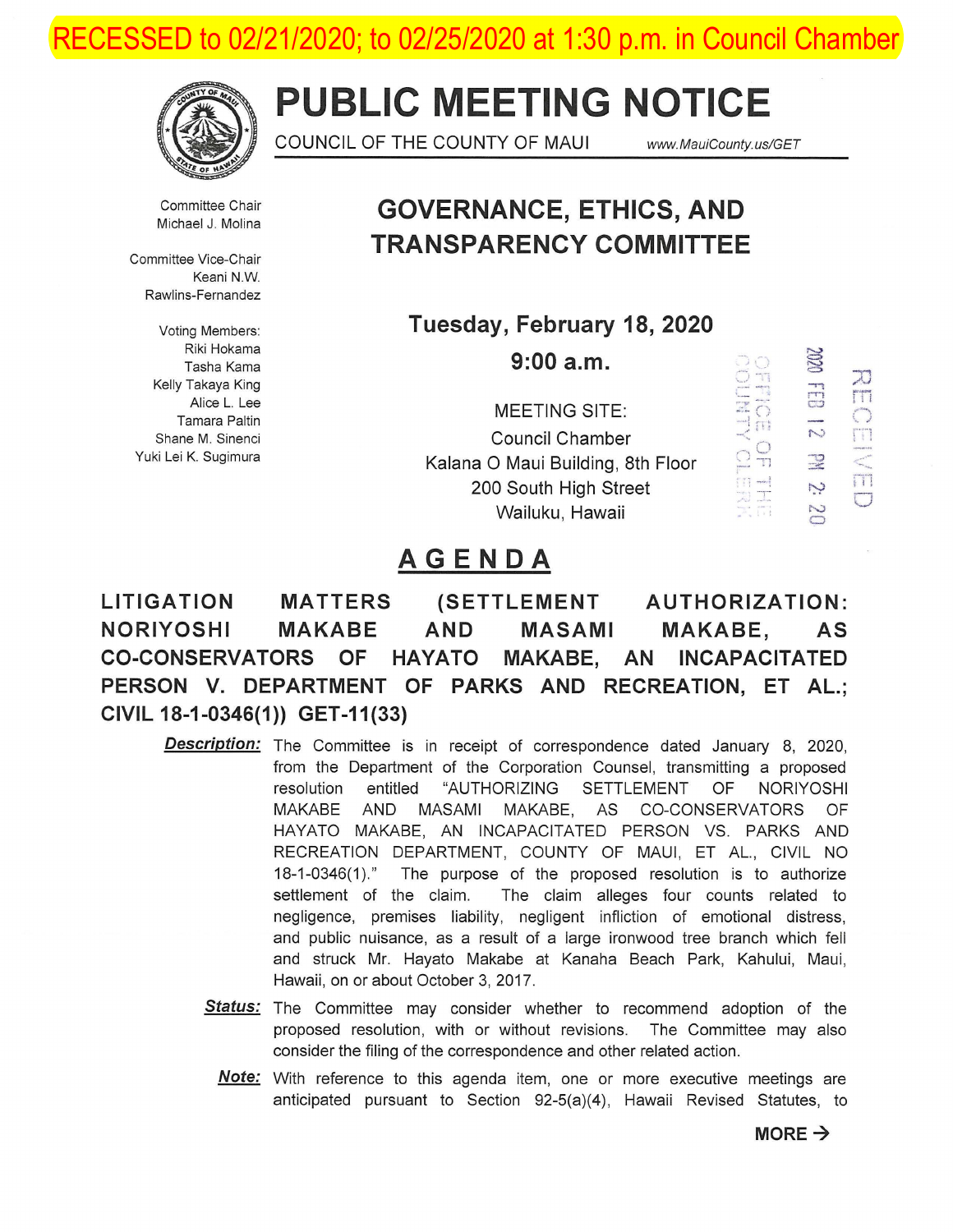consult with legal counsel on questions and issues pertaining to the powers, duties, privileges, immunities, and liabilities of the County, the Council, and the Committee.

Correspondence from Corporation Counsel 01-08-2020

## **NOMINATIONS TO BOARDS, COMMITTEES, AND COMMISSIONS (VARIOUS) (GET -2(30))**

#### **Description:** The Committee is in receipt of correspondence dated and received on January 22, 2020, from the Acting Mayor, transmitting the following:

- 1. A proposed resolution, entitled "APPOINTMENT OF A MEMBER TO THE AFFIRMATIVE ACTION ADVISORY COUNCIL FOR THE COUNTY OF MAUl," with a completed application for the nominee. The purpose of the proposed resolution is to approve or disapprove the Mayor's nomination of James "lpo" Mossman (Reappointment) to the Affirmative Action Advisory Council for a term beginning on April 1, 2020, and expiring on March 31, 2025.
- 2. A proposed resolution, entitled "APPOINTMENT OF MEMBERS TO THE BOARD OF ETHICS FOR THE COUNTY OF MAUl," with completed applications for the nominees. The purpose of the proposed resolution is to approve or disapprove the Mayor's nominations of Linda Kay Okamoto and Shanna Willing to the Board of Ethics for terms beginning on April 1, 2020, and expiring on March 31, 2025.
- 3. A proposed resolution, entitled "APPOINTMENT OF A MEMBER TO THE CIVIL SERVICE COMMISSION FOR THE COUNTY OF MAUl," with a completed application for the nominee. The purpose of the proposed resolution is to approve or disapprove the Mayor's nomination of Colin Yamamoto to the Civil Service Commission for a term beginning on April 1, 2020, and expiring on March 31, 2025.
- 4. A proposed resolution, entitled "APPOINTMENT OF A MEMBER TO THE COMMISSION ON CHILDREN AND YOUTH FOR THE COUNTY OF MAUl," with a completed application for the nominee. The purpose of the proposed resolution is to approve or disapprove the Mayor's nomination of Elizabeth Fujii to the Commission on Children and Youth for a term beginning on April 1, 2020, and expiring on March 31, 2025.
- 5 .. A proposed resolution, entitled "APPOINTMENT OF MEMBERS TO THE COUNCIL ON AGING FOR THE COUNTY OF MAUl," with completed applications for the nominees. The purpose of the proposed resolution is to approve or disapprove the Mayor's nominations of Agnes Groff and Arleen Gerbig to the Council on Aging for terms beginning on April 1, 2020, and expiring on March 31, 2025.
- 6. A proposed resolution, entitled "APPOINTMENT OF MEMBERS TO THE FIRE AND PUBLIC SAFETY COMMISSION FOR THE COUNTY OF MAUl," with completed applications for the nominees. The purpose of the proposed resolution is to approve or disapprove the Mayor's nominations of Max Kincaid, Jr. and Punahele Alcon to the Fire and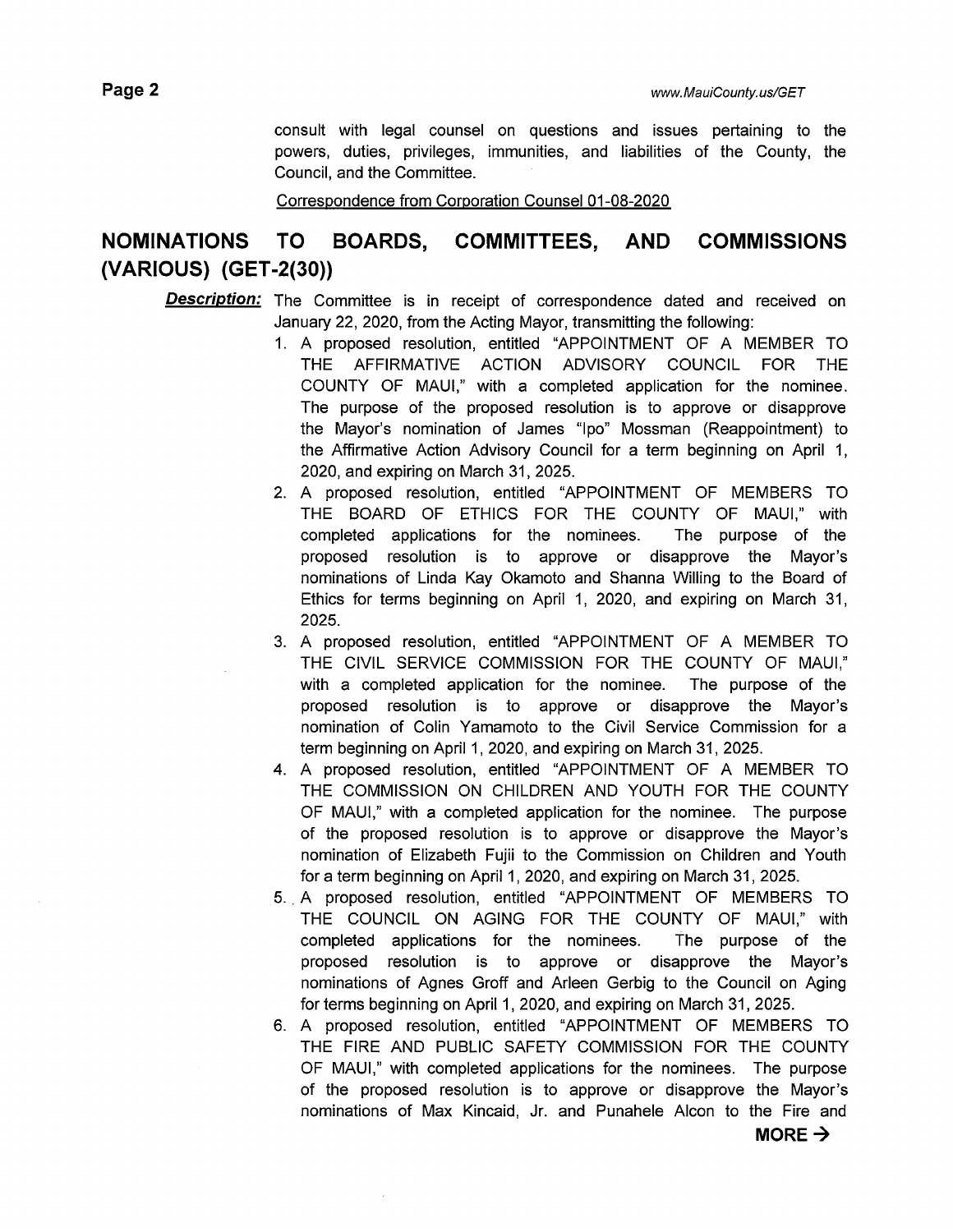Public Safety Commission for terms beginning on April 1, 2020, and expiring on March 31, 2025.

- 7. A proposed resolution, entitled "APPOINTMENT OF MEMBERS TO THE HANA ADVISORY COMMITTEE FOR THE COUNTY OF MAUl," with completed applications for the nominees. The purpose of the proposed resolution is to approve or disapprove the Mayor's nominations of Douglas Mardfin and Dean Wariner to the Hana Advisory Committee for terms beginning on April 1, 2020, and expiring on March 31, 2025.
- 8. A proposed resolution, entitled "APPOINTMENT OF MEMBERS TO THE KULA AGRICULTURAL PARK COMMITTEE FOR THE COUNTY OF MAUl," with completed applications for the nominees. The purpose of the proposed resolution is to approve or disapprove the Mayor's nominations of James Jones (Reappointment) and Curtis Tom (Agricultural Lending or Banking Community) to the Kula Agricultural Park Committee for terms beginning on April 1, 2020, and expiring on March 31, 2025.
- 9. A proposed resolution, entitled "APPOINTMENT OF MEMBERS TO THE LANAI PLANNING COMMISSION FOR THE COUNTY OF MAUl," with completed applications for the nominees. The purpose of the proposed resolution is to approve or disapprove the Mayor's nominations of Sally Kaye and John Ornellas to the Lanai Planning Commission for terms beginning on April 1, 2020, and expiring on March 31, 2025.
- 10. A proposed resolution, entitled "APPOINTMENT OF A MEMBER TO THE LIQUOR CONTROL ADJUDICATION BOARD FOR THE COUNTY OF MAUl," with a completed application for the nominee. The purpose of the proposed resolution is to approve or disapprove the Mayor's nomination of Colleen Cluney to the Liquor Control Adjudication Board for a term beginning on April 1, 2020, and expiring on March 31, 2025.
- 11. A proposed resolution, entitled "APPOINTMENT OF MEMBERS TO THE LIQUOR CONTROL COMMISSION FOR THE COUNTY OF MAUl," with completed applications for the nominees. The purpose of the proposed resolution is to approve or disapprove the Mayor's nominations of Pedro Venenciano (Reappointment) and Linda Fernandez to the Liquor Control Commission for terms beginning on April 1, 2020, and expiring on March 31, 2025.
- 12. A proposed resolution, entitled "APPOINTMENT OF MEMBERS TO THE MAUl COUNTY COMMISSION ON PERSONS WITH DISABILITIES," with completed applications for the nominees. The purpose of the proposed resolution is to approve or disapprove the Mayor's nominations of Robert Carroll (Reappointment) and John Copeland to the Maui County Commission on Persons with Disabilities for terms beginning on April 1, 2020, and expiring on March 31, 2025.
- 13. A proposed resolution, entitled "APPOINTMENT OF MEMBERS TO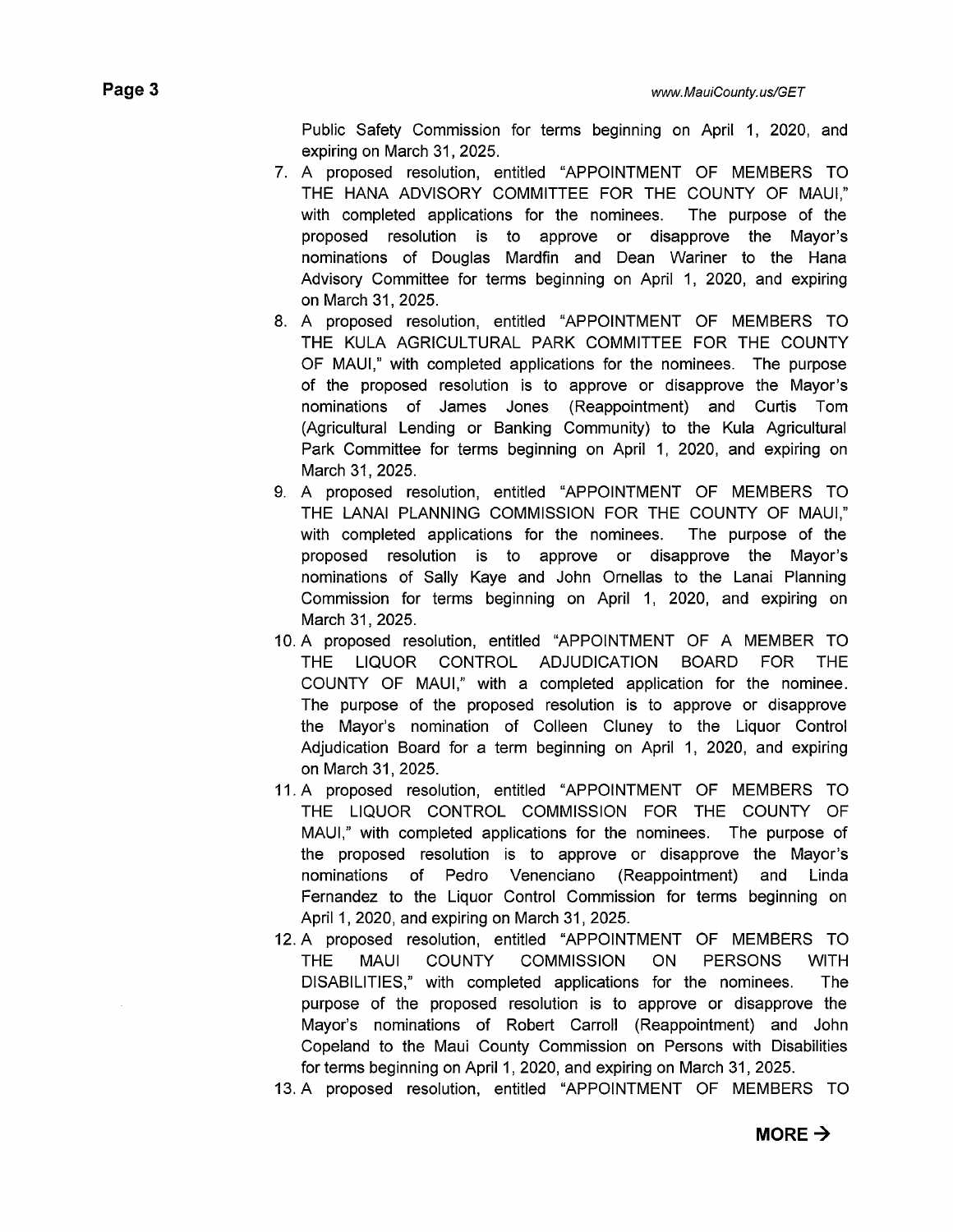THE MAUl PLANNING COMMISSION FOR THE COUNTY OF MAUl," with completed applications for the nominees. The purpose of the proposed resolution is to approve or disapprove the Mayor's nominations of Dale Thompson (Reappointment) and Jennifer Salisbury to the Maui Planning Commission for terms beginning on April 1, 2020, and expiring on March 31, 2025.

- 14. A proposed resolution, entitled "APPOINTMENT OF A MEMBER TO THE MAUl REDEVELOPMENT AGENCY," with a completed application for the nominee. The purpose of the proposed resolution is to approve or disapprove the Mayor's nomination of George Kaho'ohanohano to the Maui Redevelopment Agency for a term beginning on April 1, 2020, and expiring on March 31, 2025.
- 15. A proposed resolution, entitled "APPOINTMENT OF MEMBERS TO THE POLICE COMMISSION FOR THE COUNTY OF MAUl," with completed applications for the nominees. The purpose of the proposed resolution is to approve or disapprove the Mayor's nominations of Frank De Rego, Jr. and Janet Kuwahara to the Police Commission for terms beginning on April 1, 2020, and expiring on March 31, 2025.
- 16. A proposed resolution, entitled "APPOINTMENT OF A MEMBER TO THE REAL PROPERTY TAX REVIEW BOARD FOR THE COUNTY OF MAUl," with a completed application for the nominee. The purpose of the proposed resolution is to approve or disapprove the Mayor's nomination of Georgina Kawamura to the Real Property Tax Review Board for a term beginning on April 1, 2020, and expiring on March 31, 2025.
- 17. A proposed resolution, entitled "APPOINTMENT OF MEMBERS TO THE SALARY COMMISSION FOR THE COUNTY OF MAUl," with completed applications for the nominees. The purpose of the proposed resolution is to approve or disapprove the Mayor's nominations of Paul Kailiponi (Reappointment) and Edwin Misaki to the Salary Commission for terms beginning on April 1, 2020, and expiring on March 31, 2025.
- 18. A proposed resolution, entitled "APPOINTMENT OF MEMBERS TO THE URBAN DESIGN REVIEW BOARD FOR THE COUNTY OF MAUl," with completed applications for the nominees. The purpose of the proposed resolution is to approve or disapprove the Mayor's nominations of Marie Kimmey (Architect), Mandy Saito (Civil Engineer), John Gerdel (Alternate) (Architect), and Paul Areus (Alternate) (Architect) to the Urban Design Review Board. Except for Mandy Saito who will continue her current term expiring on March 31, 2024, the terms for Marie Kimmey, John Gerdel, and Paul Areus will begin on April 1, 2020 and expire on March 31, 2025.
- **Status:** Except for the Kula Agricultural Park Committee, Maui Redevelopment Agency, and Urban Design Review Board, the Council must approve or disapprove the nominations listed above by March 22, 2020, or the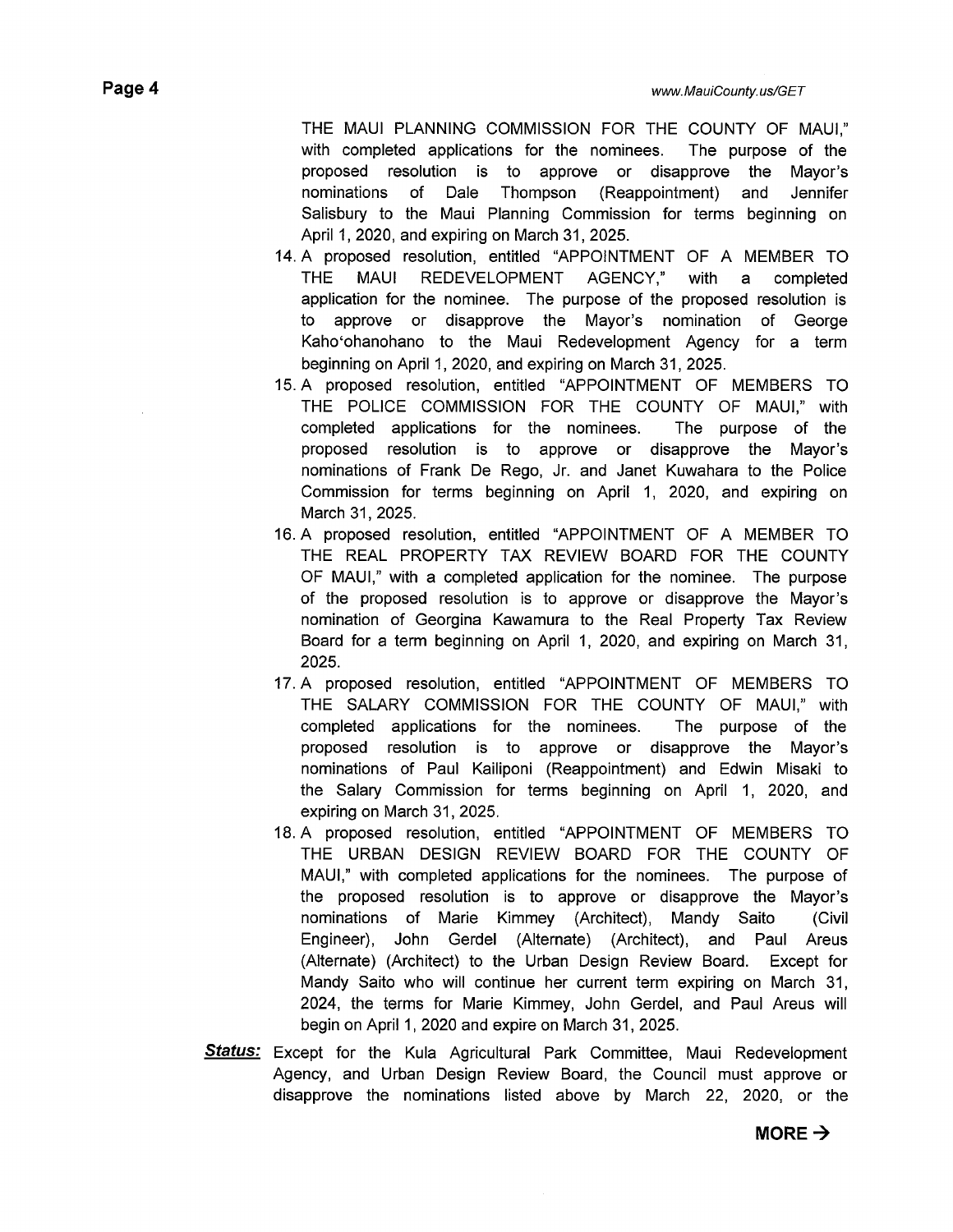nominations will be deemed approved. There are no deadlines for the Council to approve or disapprove the nominations to the Kula Agricultural Park Committee, Maui Redevelopment Agency, and Urban Design Review Board. The Committee may consider whether to recommend adoption of the proposed resolutions, with or without revisions. The Committee may also consider other related action.

Correspondence from Acting Mayor 01-22-2020

## **NOMINATIONS TO BOARDS, COMMITTEES, AND COMMISSIONS (VARIOUS) (GET -2(31))**

**Description:** The Committee is in receipt of correspondence dated and received on January 30, 2020, from the Mayor, transmitting the following:

- 1. A proposed resolution, entitled "APPOINTMENT OF A MEMBER TO THE BOARD OF VARIANCES AND APPEALS FOR THE COUNTY OF MAUl," with a completed application for the nominee. The purpose of the proposed resolution is to approve or disapprove the Mayor's nomination of Caron Green to the Board of Variances and Appeals for a term beginning on April 1, 2020, and expiring on March 31, 2025.
- 2. A proposed resolution, entitled "APPOINTMENT OF MEMBERS TO THE MAUl COUNTY CULTURAL RESOURCES COMMISSION," with completed applications for the nominees. The purpose of the proposed resolution is to approve or disapprove the Mayor's nominations of Emily Spenser, Brandis Sarich, and Marine! Yumol to the Maui County Cultural Resources Commission for terms beginning on April 1, 2020, and expiring on March 31, 2025.
- 3. A proposed resolution, entitled "APPOINTMENT OF MEMBERS TO THE URBAN DESIGN REVIEW BOARD FOR THE COUNTY OF MAUl," with completed applications for the nominees. The purpose of the proposed resolution is to approve or disapprove the Mayor's nominations of Christopher Curtis (Land Architect) and Joshua Circle-Woodburn (Alternate) (Land Architect) to the Urban Design Review Board for terms beginning on April 1, 2020, and expiring on March 31, 2025.
- **Status:** Except for the Urban Design Review Board, the Council must approve or disapprove the nominations listed above by March 30, 2020, or the nominations will be deemed approved. There is no deadline for the Council to approve or disapprove the nominations to the Urban Design Review Board. The Committee may consider whether to recommend adoption of the proposed resolutions, with or without revisions. The Committee may also consider other related action.

Correspondence from Mayor 01-30-2020

**NOMINATIONS TO BOARDS, COMMITTEES, AND COMMISSIONS (VARIOUS) (GET -2(32))**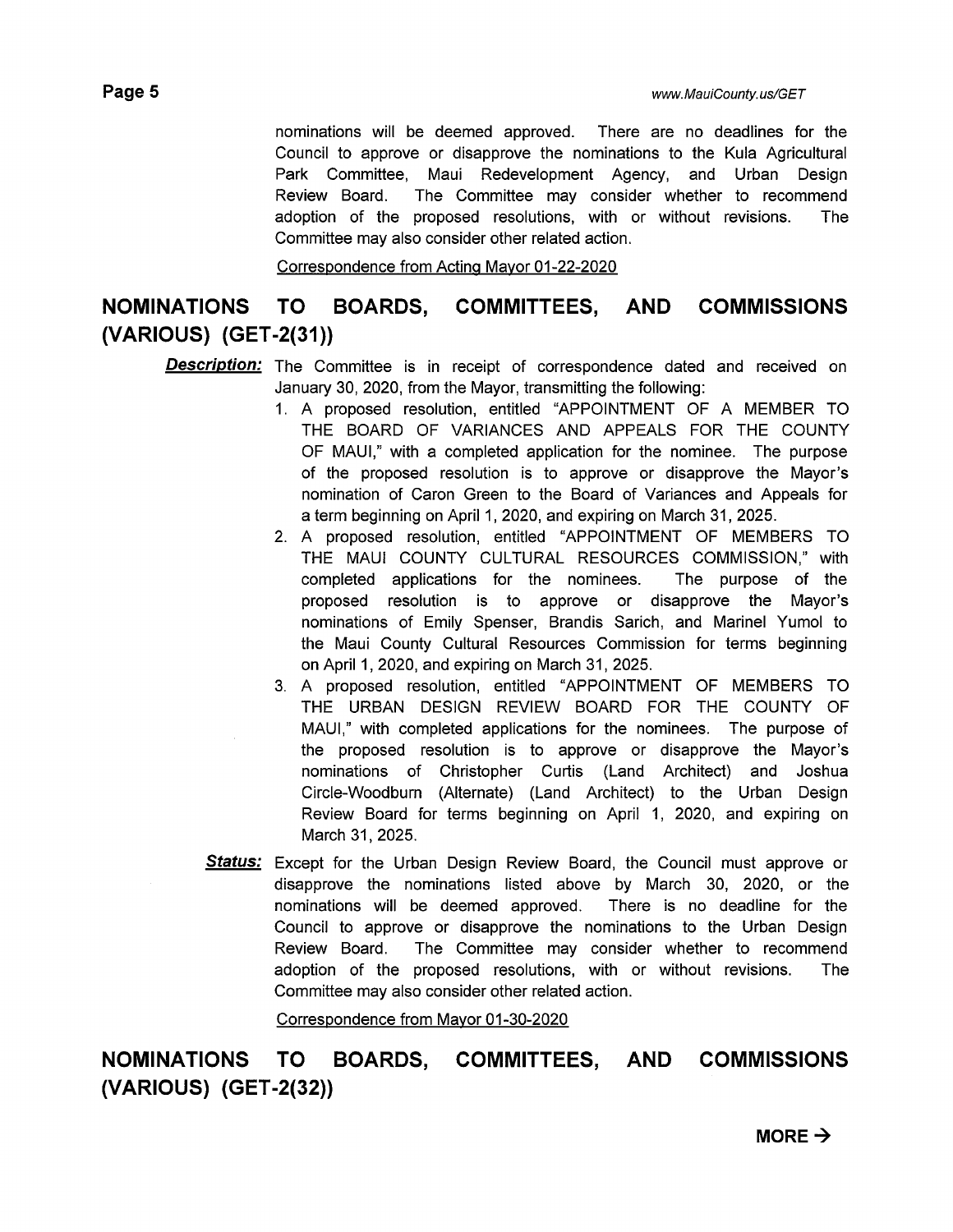- **Description:** The Committee is in receipt of correspondence dated January 31, 2020, from the Mayor, transmitting the following:
	- 1. A proposed resolution, entitled "APPOINTMENT OF A MEMBER TO THE BOARD OF VARIANCES AND APPEALS FOR THE COUNTY OF MAUl," with a completed application for the nominee. The purpose of the proposed resolution is to approve or disapprove the Mayor's nomination of Ivan Lay to the Board of Variances and Appeals for a term beginning on April 1, 2020, and expiring on March 31, 2025.
	- 2. A proposed resolution, entitled "APPOINTMENT OF A MEMBER TO THE LIQUOR CONTROL ADJUDICATION BOARD," with a completed application for the nominee. The purpose of the proposed resolution is to approve or disapprove the Mayor's nomination of Robbie Sanches to the Liquor Control Adjudication Board for a term beginning on April 1, 2020, and expiring on March 31, 2025.
	- **Status:** The Council must approve or disapprove the nominations by March 31, 2020, or the nominations will be deemed approved. The Committee may consider whether to recommend adoption of the proposed resolutions, with or without revisions. The Committee may also consider other related action.

Correspondence from Mayor 01-31-2020

## **NOMINATIONS TO BOARDS, COMMITTEES, AND COMMISSIONS (BOARD OF ETHICS) (GET -2(33))**

- **Description:** The Committee is in receipt of correspondence dated and received on February 3, 2020, from the Mayor, transmitting a proposed resolution, entitled "RELATING TO THE APPOINTMENT OF TRAVIS THOMPSON TO THE BOARD OF ETHICS FOR THE COUNTY OF MAUl," with a completed application for the nominee. The purpose of the proposed resolution is to approve or disapprove the Mayor's nomination of Travis Thompson to the Board of Ethics, for a term expiring on March 31, 2021, to fill a vacancy due to the resignation of David Courson.
	- **Status:** The Council must approve or disapprove the nomination by April 3, 2020, or the nomination will be deemed approved. The Committee may consider whether to recommend adoption of the proposed resolution, with or without revisions. The Committee may also consider other related action.

Correspondence from Mayor 02-03-2020

## **LITIGATION MATTERS (SETTLEMENT AUTHORIZATION: KEVIN BARHAM; CLAIM 30181452447-0003 (GET-11(24))**

**Description:** The Committee is in receipt of correspondence dated September 5, 2019, from the Department of the Corporation Counsel, transmitting a proposed resolution entitled "authorizing settlement of claim no. 30181452447-0003 of kevin barham." The purpose of the proposed resolution is to authorize